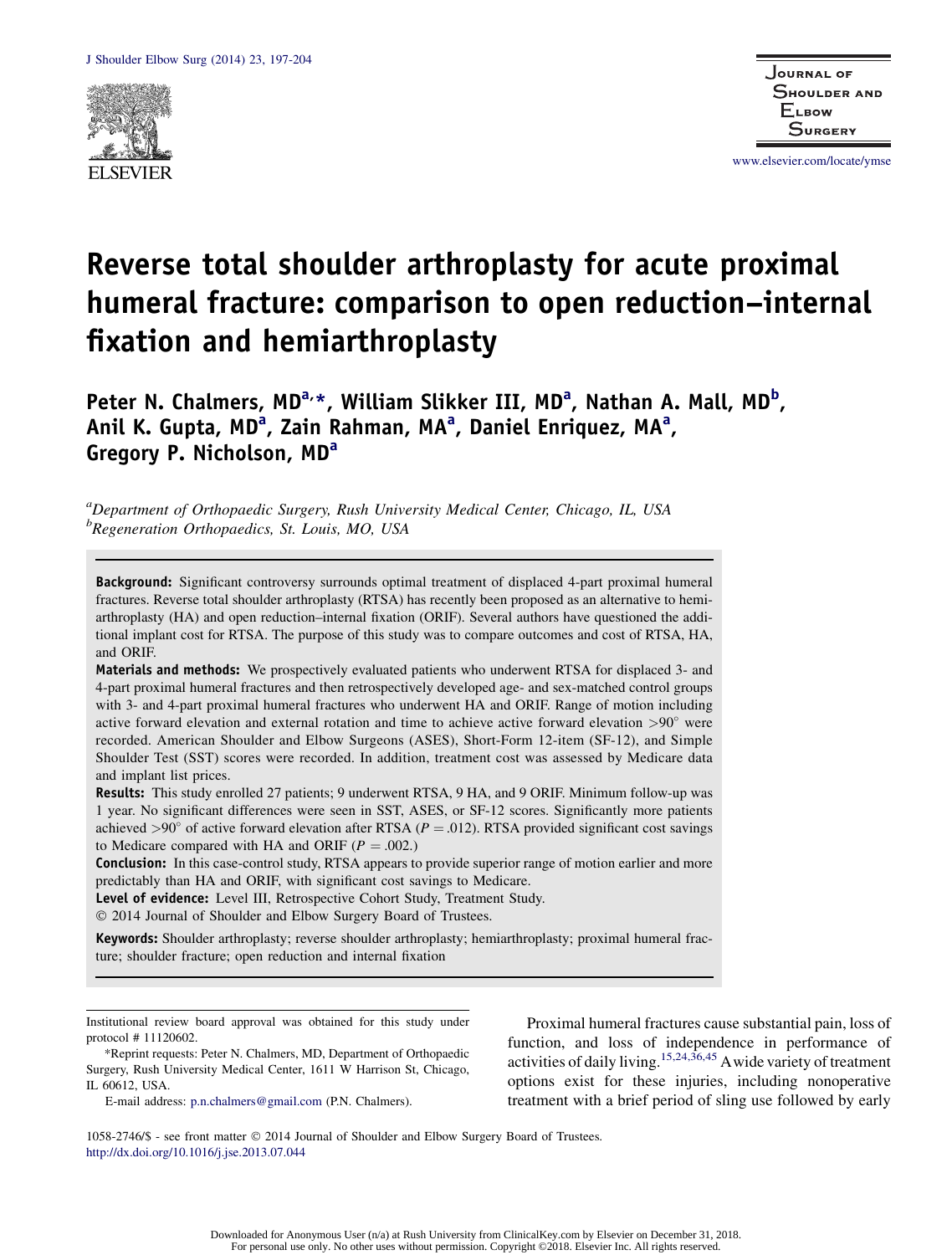mobilization,<sup>20,36,51</sup> closed reduction and percutaneous pin fixation,  $35$  open reduction and internal fixation (ORIF) with a tension band, $^{21,51}$  ORIF with a locking periarticular plate or suture fixation,  $3,28,37,43,45$  open reduction and external fixation,<sup>50</sup> hemiarthroplasty (HA),<sup>2,6,10,18,22,25,26,32,33,38,39,44,52</sup> total shoulder arthroplasty,<sup>44</sup> and, recently, reverse total shoulder arthroplasty  $(RTSA)$ .<sup>9,11,12,14,24,29,31</sup> The management of displaced 3- and 4-part<sup>33</sup> proximal humeral fractures remains controversial.<sup>10,20,27,35,46</sup> Substantial geographic variation exists, suggesting lack of agreement between surgeons regarding the optimal treatment of these injuries and a need for further research or better treatment options.<sup>5</sup>

For proximal humerus fractures of 3- and 4-part severity, the treatment options available have advantages and disadvantages.10,20,27,35,46 Whereas ORIF offers anatomic reconstruction with preservation of bone stock and without concern for prosthetic glenoid wear or loosening, complications include arthrofibrosis,  $37,43,45$  fracture displacement,  $37,43,45$ screw cutout in 16% to 67% of cases,  $37,43,45$  intra-articular migration of screws,  $37,43,45$  and avascular necrosis of the humeral head in 4% to 55% of cases.<sup>37,43,45</sup> Although HA avoids displacement or necrosis of the humeral head, this technique is particularly challenging with respect to the tuberosities, providing a poor healing environment. HA can thus be complicated by displacement and osteolysis of the tuberosities and subsequent loss of function.2,6,10,18,22,25,26,32,33,38,39,44,52 Recently, RTSA has been proposed for treatment of proximal humeral fractures.<sup>1,17,41,46</sup> Theoretical advantages include relative independence from relying on a functioning supraspinatus muscle-tendon unit for active elevation, potential rapid recovery, and reduced need for postoperative rehabilitation.<sup>17</sup> Studies to date have demonstrated that RTSA provides predictable pain relief with reliable functional gains, especially with tuberosity healing. However, complication rates up to 50% to 68% have been reported, including hematoma formation, scapular notching, loosening of the glenoid component, instability, and component dissociation.1,9,11,12,14,24,29,31

Previous studies have reported on outcomes from each of these treatments individually or compared one treatment with another,<sup>3,7,8,15,20,36,41,43,51</sup> but no single study has attempted to compare outcomes from all three techniques from a single surgeon. In addition, the cost of reverse total shoulder implants has been previously reported as a public health concern should these implants become widely used for this indication.<sup>5,16</sup> The purpose of this study was to describe outcomes from a single surgeon, at a single center, with all three techniques. In addition, cost was estimated for each technique by several methods. We hypothesized that RTSA would lead to equivalent or superior outcomes at a lower overall cost.

# Materials and methods

This was a retrospective case-control study. Because of the inconsistent results that we had obtained with either ORIF or HA for severe proximal humerus fractures, we began using RTSA in 2010 as an option for the treatment of severe 3- and 4- part fractures in patients older than 65 years while still performing ORIF and HA in patients with appropriate indications. Criteria for inclusion in the study were age older than 65 years, preoperative radiographs demonstrating a 3- or 4-part proximal humeral fracture or fracture-dislocation by Neer's classification system,<sup>33</sup> functioning deltoid muscle on physical examination, ability to attend follow-up visits, and surgical treatment of the fracture with RTSA. The first 9 RTSAs for proximal humerus fractures were observed prospectively. We then compared these patients with age- and gender-matched cohorts of patients who underwent ORIF and HA for fracture from the author's practice. Patients were excluded from the study if they had an active infection, a nonfunctional deltoid muscle, a neurologic condition or movement disorder such as Parkinson's disease, a mental condition that might interfere with the ability to appropriately consent for the study or to follow postoperative protocols or data collection, a known metal allergy, or a length of follow-up of less than 1 year. The risks and benefits of this particular prosthetic reconstruction were discussed at length with the patient, and only patients who consented to undergo RTSA were included in this cohort.

Demographic data from these patients were then used to perform a retrospective review of prospectively collected data from the patient database of the senior author to collect age- and sex-matched controls who underwent acute HA and ORIF for proximal humeral fractures. Control patients were contacted and returned for repeated evaluation.

The following data were collected for all patients: age, duration between injury and operative fixation, hand dominance, side of injury, intraoperative findings, preoperative radiographic or clinical findings consistent with rotator cuff disease, complications, time necessary postoperatively to achieve  $90^{\circ}$  of active forward elevation (AFE), and number of physical therapy sessions attended. The following data were collected both preoperatively and at the time of final follow-up: anteroposterior, scapular Y lateral, and axillary lateral radiographs; visual analogue scale for pain (VAS), Simple Shoulder Test (SST), <sup>4,23</sup> American Shoulder and Elbow Surgeons (ASES),<sup>23</sup> and Short-Form 12-item (SF-12) quality of life scale scores<sup>42</sup>; and range of motion, including AFE in the plane of the scapula, active external rotation with the arm at the side, and active internal rotation in adduction. All examinations were performed in unblinded fashion by a trained research associate. Because these patients presented with acute fractures, it was not possible to determine preinjury function or range of motion. Radiographs were evaluated for any radiolucency surrounding the glenoid baseplate or screws, migration of the glenoid component or breakage in the screws, and scapular notching as graded by Nérot's system.<sup>40</sup>

### Cost analysis

Two cost analyses were performed: (1) societal costs as determined by Medicare reimbursement data and (2) individual costs as determined by list prices. Given that almost all variation between treatments arises from implant costs and physical therapy costs, these 2 variables combined were used to estimate total cost differences. Operative reports were reviewed to confirm the implants used. Physical therapy reports were reviewed to determine the number of sessions attended between the operation and release from physical therapy. The vendors for each of the implants used in this study were contacted and provided the list

Downloaded for Anonymous User (n/a) at Rush University from ClinicalKey.com by Elsevier on December 31, 2018. For personal use only. No other uses without permission. Copyright ©2018. Elsevier Inc. All rights reserved.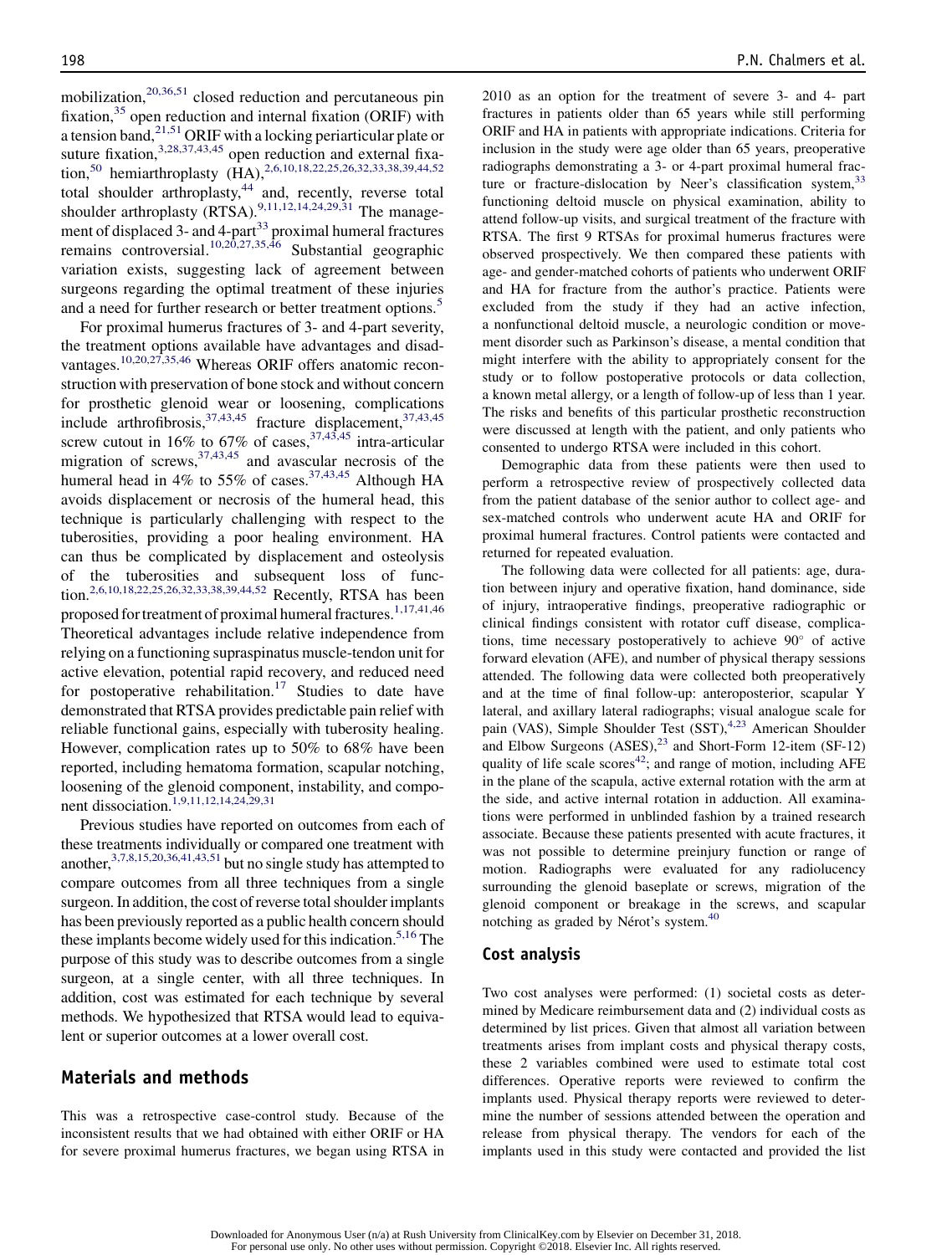price for these implants. The physical therapy facility most frequently used for rehabilitation after ORIF, HA, and RTSA was contacted to determine the typical cost of a treatment session after one of these operations as well as the average reimbursement provided by Medicare for a single postoperative physical therapy session. Publicly available data provided by the Centers for Medicare and Medicaid Services website (year 2012B, locality 0095216) using the fourth edition Current Procedural Terminology codes for each procedure were queried to complete the cost analysis.

#### Surgical technique

All patients were positioned in the beach chair position. A deltopectoral approach was used for all procedures. ORIF<sup>28,48</sup> and HA10,35,46 were performed by previously described techniques with a focus on tuberosity reduction and fixation with sutures. In ORIF, fixation was achieved with an anatomically contoured locking proximal humeral plate (Synthes, West Chester, PA, USA). HA was performed with a prosthesis with ingrowth material on the proximal aspect of the stem (Trabecular Metal; Zimmer, Warsaw, IN, USA), with supplementary distal cementation. All RTSAs were performed with a prosthetic stem that had the same bone ingrowth material on the reverse humeral stem (Trabecular Metal reverse; Zimmer, Warsaw, IN, USA), with the same supplementary distal cementation technique as for the humeral stem in HA. Whereas no specific, documented a priori criteria were used in treatment selection, patients generally underwent RTSA for fractures not amenable to ORIF because of head vascularity, bone quality, head-splitting nature of the fracture, severity of the fracture pattern, preoperative or intraoperative evidence of significant rotator cuff disease, or glenohumeral arthritis.

#### Postoperative rehabilitation

Aftercare for HA and ORIF consisted of sling immobilization for 4 weeks, with pendulums and passive range of motion beginning on the first postoperative day. At 6 weeks, progression to activeassisted and then active motion was started. All patients who underwent HA or ORIF were prescribed formal physical therapy. Although the authors are not aware of any evidence comparing an unsupervised home exercise program with a supervised physiotherapy program for either of these indications, the majority of previous studies have employed formal physical therapy after  $HA^{2,6,18,22,32,39}$  and ORIF.<sup>28,37,43</sup> We have not used formal outpatient physical therapy for RTSA performed for other causes and did not use it for a fracture. For RTSA, no pendulums or passive range of motion was allowed until 4 weeks. A sling was worn, and patients were allowed to perform activities of daily living in the sling. At 4 weeks, pendulums were begun and instruction in closed chain deltoid and ''hitchhiker'' teres minor exercises was given (Fig. 1). Patients were instructed to perform 3 sets of 10 repetitions of each exercise twice daily. The sling was discontinued at 4 weeks and active use for daily activity encouraged.

## Data analysis

Data were organized in Excel (Microsoft, Redmond, WA, USA). Analyses were performed in SPSS (IBM, Armonk, NY, USA). After creation of descriptive statistics with means and standard deviations, the data were evaluated with the Kolmogorov-Smirnov test and found to be non-normally distributed. All further analyses were therefore performed with nonparametric independent samples Kruskal-Wallis tests. An a priori decision was made to divide patients into those who achieved 90° of AFE and those who did not as this was necessary to achieve a satisfactory result in Neer's initial evaluation system. $34$  An a priori decision was also made to divide patients into those who had achieved  $30^{\circ}$  of external rotation and those who had not; we have clinically noted this degree of external rotation to be a functional threshold for patients with respect to activities of daily living. A  $P$  value  $\lt$  .05 was considered to be significant.

## Results

#### **Demographics**

For the RTSA group, 9 patients met the inclusion criteria: 4 were 3-part displaced fractures, 3 were 4-part fractures, and 2 were anterior dislocations with associated 3- or 4-part fractures. Mean follow-up was  $1.2 \pm 0.5$  years. Age- and sex-matched groups of HA and ORIF patients were selected. The mechanism of injury in all patients in all groups was a ground-level fall. Among the patients who underwent HA, 5 had suffered head-splitting fractures and 4 had suffered 4-part proximal humeral fractures in which the vascularity of the humeral head was thought to be in question. Two were noted intraoperatively to have rotator cuff tears. Mean follow-up was  $4.9 \pm 1.2$  years. Among the patients who underwent ORIF, all suffered comminuted and displaced 3- and 4-part fractures. One patient suffered a concomitant anterior dislocation. Two patients were noted intraoperatively to have rotator cuff tears, which were repaired. Mean follow-up was  $3.0 \pm 1.5$  years. There were no significant differences in demographics between groups, which are shown in Table I.

## **Outcomes**

Significantly more patients in the RTSA group reached 90° of AFE (9 of 9) than in the HA or ORIF groups ( $P = .019$ ; Fig. 2 and Table II). Significantly more patients in the RTSA group reached  $30^{\circ}$  of external rotation than in the HA or ORIF groups ( $P = .047$  based on  $\chi^2$  likelihood ratio; Fig. 2 and Table II). There were no significant differences in quantitative outcome scores, which are shown in Table III. There were significantly higher physical therapy costs in the HA and ORIF groups compared with the RTSA group (Fig. 3;  $P = .002$ ). Patients status post HA underwent  $5.6 \pm 2.9$  (mean  $\pm$  standard deviation) months of therapy with  $47.7 \pm 18.1$  sessions, and patients status post ORIF underwent 5.4  $\pm$  2.3 months of therapy with 43.6  $\pm$  20.0 sessions. Only a single patient status post RTSA required supervised physical therapy for delayed return of range of motion because of complex regional pain syndrome, which resolved with therapy and pain management intervention

Downloaded for Anonymous User (n/a) at Rush University from ClinicalKey.com by Elsevier on December 31, 2018. For personal use only. No other uses without permission. Copyright ©2018. Elsevier Inc. All rights reserved.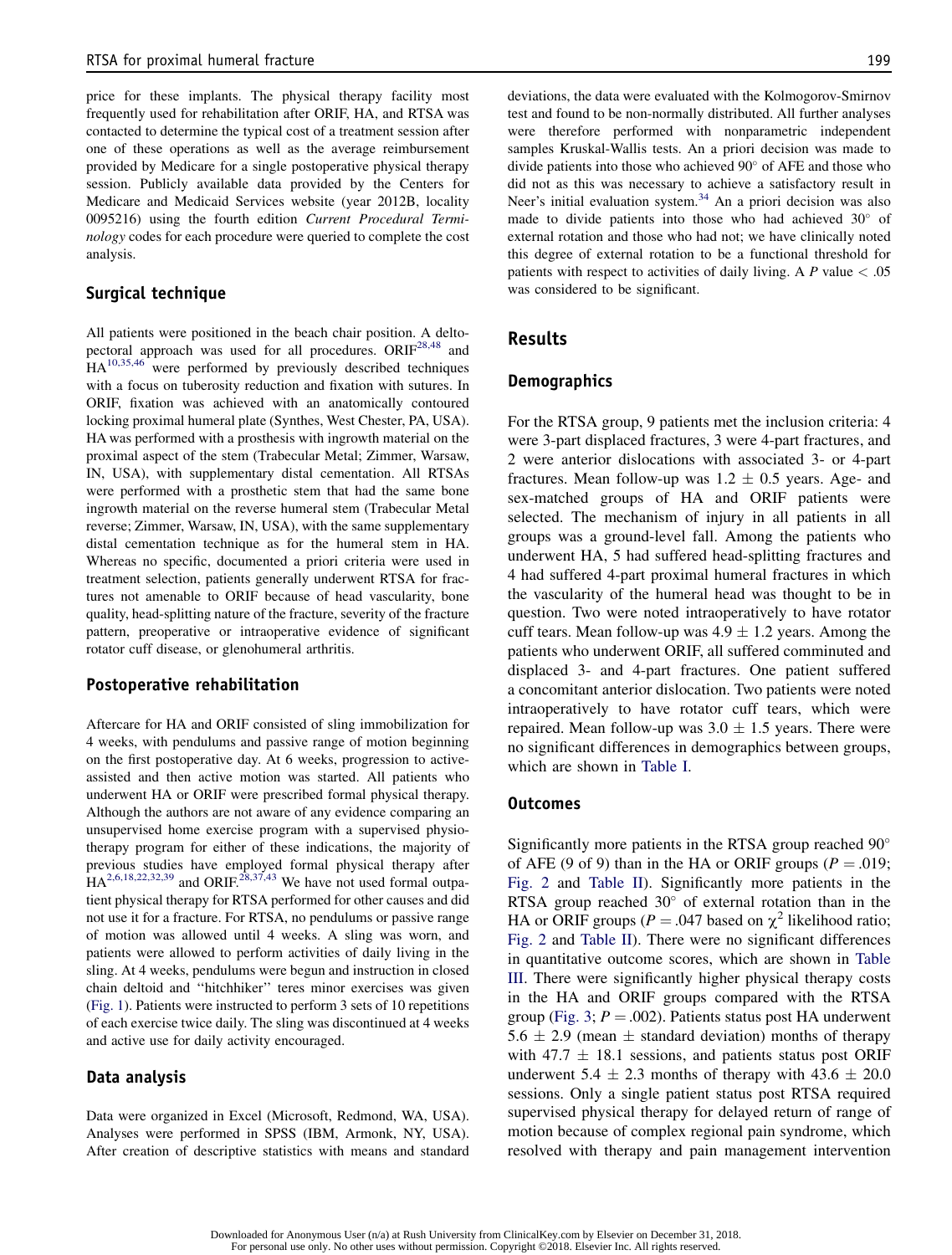

Figure 1 Home exercise program prescribed to patients after reverse total shoulder arthroplasty. (A, B) "Hitchhiker" external rotation exercises. Patients are instructed to place the affected elbow on an armrest, to supinate the arm, and to externally rotate at the shoulder for 3 sets of 10.  $(C, D)$  Closed chain deltoid exercises. Patients are instructed to make a fist with the affected arm, to place the contralateral hand onto that fist, and then to ''punch toward the ceiling'' for 3 sets of 10.

| <b>Table I</b> Demographic details for each cohort |                    |  |                                                                |                                             |  |  |  |  |  |
|----------------------------------------------------|--------------------|--|----------------------------------------------------------------|---------------------------------------------|--|--|--|--|--|
|                                                    |                    |  | Group Age $(y)$ % Female % Affecting Time between<br>extremity | the dominant injury and surgery<br>in weeks |  |  |  |  |  |
|                                                    | RTSA 77 $\pm$ 6 78 |  | 56                                                             | $3.6 + 3.6$                                 |  |  |  |  |  |
| HA.                                                | $72 + 7$ 75        |  | 71                                                             | $2.2 + 1.3$                                 |  |  |  |  |  |
|                                                    | ORIF $71 + 7$ 75   |  | 29                                                             | $1.7 + 0.8$                                 |  |  |  |  |  |

RTSA, reverse total shoulder arthroplasty; HA, hemiarthroplasty; ORIF, open reduction and internal fixation.

When appropriate, data are reported as arithmetic means  $\pm$  standard deviation. No significant differences were seen with independent samples Kruskal-Wallis testing.

with two stellate ganglion block; thus, as a cohort, these patients underwent  $2.2 \pm 6.7$  sessions, with 8 of the 9 patients undergoing only a home exercise program with no cost.

The time to achieve  $AFE > 90^\circ$  was also recorded. All RTSA cases achieved AFE  $>90^\circ$ . Only 4 of 9 in the HA group and 4 of 9 in the ORIF group ever achieved AFE  $>90^\circ$ . The time to achieve this was rapid with RTSA. One patient in the RTSA group took 14 months to achieve  $90^{\circ}$  of elevation. If this patient is treated as on outlier in the RTSA group, the other 8 cases achieved the AFE of  $90^{\circ}$  within an average of 4.2 months. Among the patients who underwent HA, the mean time to achieve  $90^{\circ}$  of AFE was 6.9 months; and among those who underwent ORIF, the mean time to achieve  $90^{\circ}$  of AFE was 3.8 months. These data are difficult to interpret because the majority of both the ORIF and HA cohorts did not achieve this goal, and thus no statistical comparison was conducted for this variable.

### Cost analysis

With use of publically available Medicare reimbursement data, when physical therapy and operative reimbursement data were combined, the total cost for HA was  $$6081 \pm 1784$ ; for ORIF, the total cost was \$5296  $\pm$  1964; and for RTSA, the total cost was  $$1735 \pm 65$  (Fig. 3;  $P < .001$ ). With use of list prices, when visit numbers and average physical therapy charges were combined with implant prices, the mean total cost was  $$20,899 \pm 4891$  for HA,  $$14,321 \pm 5386$  for ORIF, and  $$15,352 \pm 187$  for RTSA (Fig. 3;  $P = .033$ ).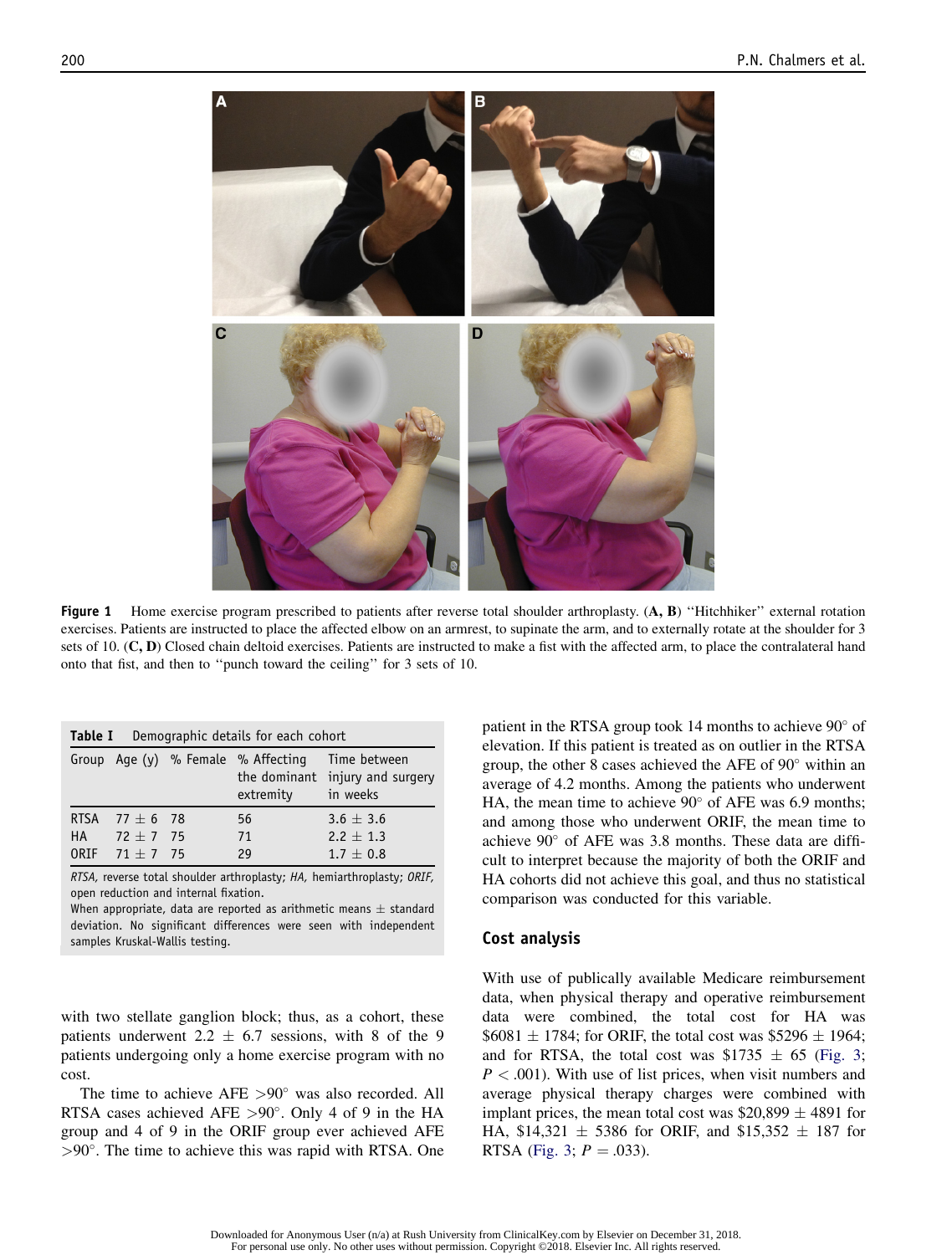

**Figure 2** Mean active forward elevation and active external rotation for hemiarthroplasty (HA), open reduction and internal fixation (ORIF), and reverse total shoulder arthroplasty (RTSA). Error bars represent 1 standard deviation.

| Range of motion at final follow-up for each cohort<br>Table II |  |     |                                                    |           |  |  |  |  |
|----------------------------------------------------------------|--|-----|----------------------------------------------------|-----------|--|--|--|--|
| Group AFE                                                      |  | AER | Time to achieve $90^\circ$ AIR<br>of AFE in months |           |  |  |  |  |
| <b>RTSA</b>                                                    |  |     | $133 \pm 20$ 41 $\pm$ 19 5.4 $\pm$ 3.8             | $46 + 15$ |  |  |  |  |
| НA                                                             |  |     | $106 + 29$ $28 + 19$ $6.9 + 4.0$                   | $50 + 8$  |  |  |  |  |
| <b>ORTF</b>                                                    |  |     | $108 \pm 40$ 46 $\pm$ 21 3.8 $\pm$ 2.0             | $42 + 13$ |  |  |  |  |

RTSA, reverse total shoulder arthroplasty; HA, hemiarthroplasty; ORIF, open reduction and internal fixation; AFE, active forward elevation; AER, active external rotation; AIR, active internal rotation. Data are reported as arithmetic means  $\pm$  standard deviation.

Table III Quantitative outcomes at final follow-up for each cohort

|              |                                    |                                                                         | Group VAS-pain SST ASES SF-12 SF-12-PCS SF-12-MCS |
|--------------|------------------------------------|-------------------------------------------------------------------------|---------------------------------------------------|
|              |                                    | RTSA $1 \pm 1$ $7 \pm 2$ 80 $\pm$ 11 35 $\pm$ 4 44 $\pm$ 11 50 $\pm$ 10 |                                                   |
| $HA$ 3 + 3   | $7 \pm 466 \pm 3134 \pm 742 \pm 8$ |                                                                         | $48 + 3$                                          |
| ORTF $1 + 1$ | $8 + 475 + 1534 + 644 + 7$         |                                                                         | $53 + 7$                                          |

RTSA, reverse total shoulder arthroplasty; HA, hemiarthroplasty; ORIF, open reduction and internal fixation; VAS-pain, visual analogue scale for pain; SST, Simple Shoulder Test; ASES, American Shoulder and Elbow Surgeons score; SF-12, Short-Form 12-item quality of life score; SF-12–PCS, SF-12 physical component score; SF-12–MCS, SF-12 mental component score.

Data are reported as arithmetic means  $\pm$  standard deviation. No significant differences were seen with independent samples Kruskal-Wallis testing.

#### Radiographic outcomes

Among the patients status post RTSA, there were no radiolucencies at the glenoid baseplate or screws, no scapular notches, and no other radiographic signs of loosening or failure at final follow-up. There were no dislocations.



Figure 3 Mean cost as would have been charged to the individual patients (''List'' price) and as reimbursed by Medicare for hemiarthroplasty (HA), open reduction and internal fixation (ORIF), and reverse total shoulder arthroplasty (RTSA). Error bars represent 1 standard deviation.

Among the patients status post HA, anatomic tuberosity reduction and healing were noted in all cases at final followup. There were no radiographic signs of loosening of the humeral component. One patient, noted intraoperatively to have a rotator cuff tear, developed proximal migration of the humeral head with residual pain. At the time of final followup, this patient did not think that his discomfort was sufficient to warrant further treatment. Among the patients status post ORIF, all went on to radiographic and clinical union, with 2 cases of late displacement of the greater tuberosity.

#### Complications

In the patients status post RTSA, 1 patient developed complex regional pain syndrome, required referral to a pain management specialist, but experienced complete relief with 2 stellate ganglion blocks and pregabalin. Among the patients status post HA, 1 patient developed arthrofibrosis and was offered capsular release but declined. One patient developed ulnar neuritis at the cubital tunnel. Whereas this patient was symptomatic before the injury with exacerbation by sling use, he required ulnar nerve release and transposition, with subsequent complete resolution of his symptoms. Among the patients status post ORIF, 1 patient developed arthrofibrosis and underwent subsequent arthroscopic capsular release and subacromial decompression. This patient then developed avascular necrosis at 2.3 years after fixation and probably will require total shoulder replacement.

## **Discussion**

In this series with short-term follow-up, RTSA for treatment of proximal humeral fracture appears to provide range

Downloaded for Anonymous User (n/a) at Rush University from ClinicalKey.com by Elsevier on December 31, 2018. For personal use only. No other uses without permission. Copyright ©2018. Elsevier Inc. All rights reserved.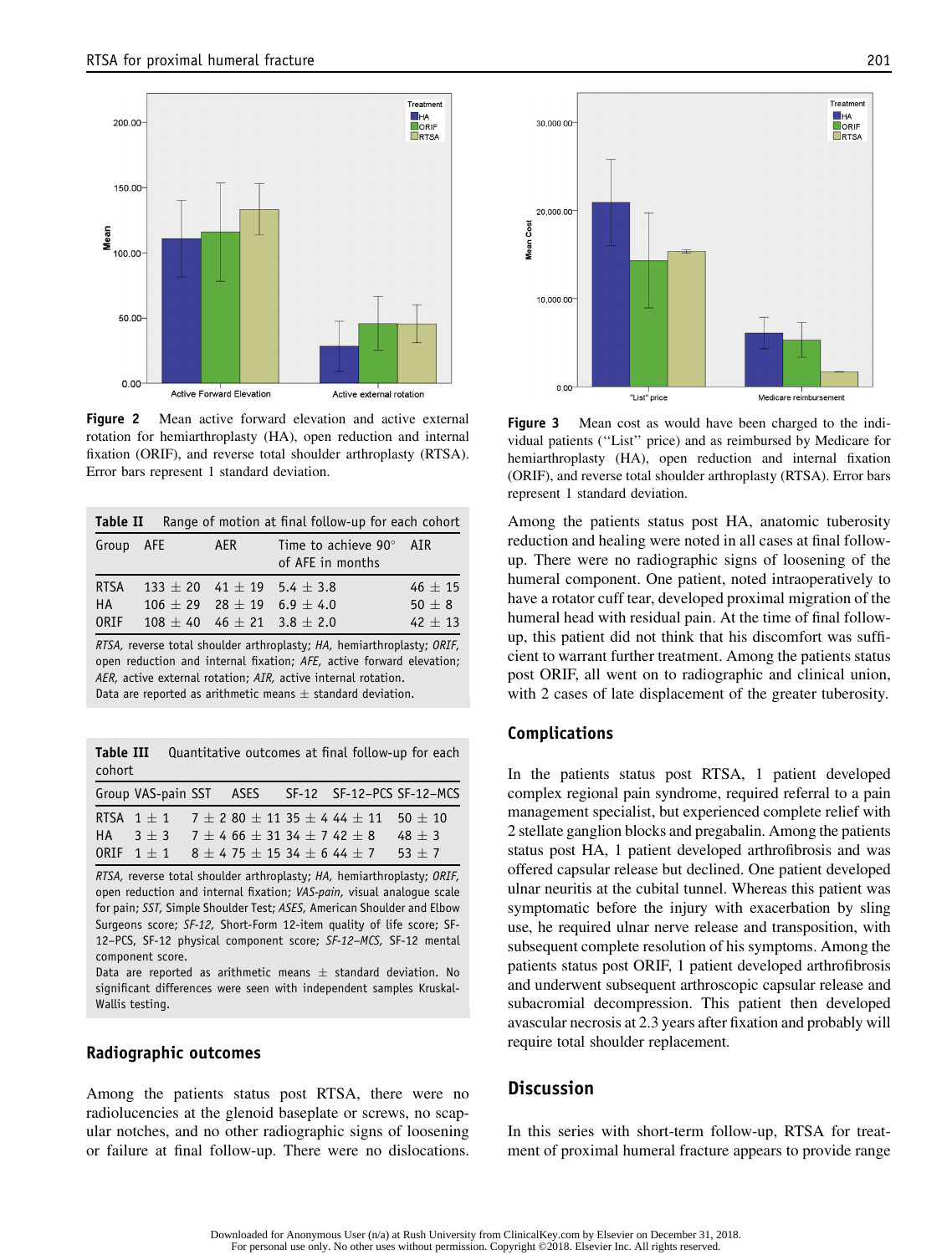of motion superior to that of HA and ORIF, with similar ASES scores, SST scores, and SF-12 scores. RTSA provided these outcomes largely without the need for supervised physical therapy, and thus the postoperative costs for ORIF and HA are \$3500 to \$4000 higher as calculated by Medicare reimbursement. With use of list prices, the cost of RTSA is equivalent to that of ORIF and on average \$5000 lower than that of HA. In an appropriately selected patient population, surgeons could consider RTSA as an alternative to HA or ORIF. Patients unable to attend supervised physical therapy but sufficiently motivated for a home exercise program may be particularly good candidates. Larger studies with long-term follow-up will be necessary to confirm these findings.

Whereas no randomized clinical trials have compared ORIF, HA, or RTSA with one another, several previous retrospective studies have compared RTSA with HA and have described functional advantages to RTSA. In a retrospective comparison through the New Zealand Joint Registry including 55 RTSAs and 313 HAs performed for proximal humeral fractures, Boyle et  $al<sup>8</sup>$  found significantly better Oxford Shoulder Scores in patients status post RTSA at 5 years of follow-up. In a retrospective comparison of 21 HAs and 19 RTSAs evaluated at a minimum of 6 months, Gallinet et al<sup>15</sup> found significantly better AFE, abduction, and Constant-Murley scores in the RTSA group. In another recent retrospective comparison of 11 RTSAs and 12 HAs evaluated at a minimum of 1.3 years, Garrigues et al<sup>16</sup> found significantly better forward flexion, ASES scores, University of Pennsylvania Shoulder Scores, and Single Assessment Numeric Evaluation scores in the RTSA group. Alternatively, in a retrospective comparison of 10 patients, each of whom underwent HA and RTSA for proximal humeral fractures, Young et al<sup>49</sup> found equivalent ASES scores, Oxford Shoulder Scores, AFE, and active external rotation in both groups.

RTSA was originally considered for proximal humeral fractures because of the poor functional outcomes after HA in some patients.<sup>15,26,29,38,52</sup> Although previous series have demonstrated predictable pain relief with HA,2,6,10,18,22,25,26,32,33,38,39,44,52 functional results have been less predictable. In particular, significant variability has been noted in AFE at final follow-up.<sup>15,26,29,38,52</sup> Many studies<sup>15,26,29,38,52</sup> have demonstrated that less than 50% of their patients were able to achieve AFE  $>90^\circ$ , which is a requirement of Neer's criteria to be classified as a satisfactory outcome.<sup>44</sup> Whereas this degree of functional deficit was not observed in the HA cohort for this study, several larger studies<sup>15,26,29,38,52</sup> have confirmed that inability to achieve AFE  $>90^{\circ}$  may limit the patient's ability to perform activities of daily living and could preclude living independently for some patients.<sup>15</sup> Other low-demand elderly patients appear to tolerate this degree of functional deficit well.<sup>6,45</sup> Several previous studies have demonstrated superior AFE with RTSA compared with HA regardless of tuberosity status.<sup>8,15,41,49</sup>

Significant disagreement exists in the literature as to the risk factors for poor outcome that should lead the surgeon to consider RTSA. Various studies have identified risk factors for failure after HA: likelihood of anatomic tuberosity placement, stability, and healing<sup>2,6,7,32,38,39</sup>; age<sup>18,26,39</sup>; use of a fracture-specific prosthesis<sup>26</sup>; number of medical comorbidities<sup>22</sup>; and whether the procedure was performed as primary fracture treatment or as a salvage after ORIF.<sup>7,30</sup> Of note, in our sample of HAs, a higher rate of anatomic tuberosity healing was observed than has been previously published in the literature,  $2,6,7,32,38,39$  which could diminish the functional difference between RTSA and HA in our study. Further research will be necessary to identify which patients will be most likely to achieve a poor functional result after HA and could thus be considered for RTSA.

Significant concern remains for the high complication rate after RTSA. Instability has been noted in 4% to 11% of cases,<sup>11,13,14,19,24</sup> infection in 2% to 10% of cases,<sup>13,15,24,47</sup> radiographic signs of glenoid loosening in 2% to 63% of cases,<sup>11,13,24</sup> and scapular notching in 0% to 79% of cases,  $9,12,13,15$  the clinical significance of which remains largely unknown.<sup>1</sup> In this series, no complications were noted, although the small sample size and relatively short follow-up limit the generalizability of these findings. Despite worrisome radiographic findings, revision rates after RTSA remain at  $\sim$  10%, although only 6-year followup for this indication is available to date.  $9,12,13,15$ 

This study has several limitations. The small sample size raises concern about the generalizability of these findings and increases the likelihood of type II error, especially with respect to functional outcomes. To better quantify this possibility, a post-hoc power analysis was conducted. To achieve an 80% probability of determining a difference in ASES scores given the mean and standard deviations in this sample population, 74 patients (37 patients per group) would need to be recruited into a randomized clinical trial comparing HA with RTSA. Given that one-third this number were recruited in this single-surgeon comparative study in 2 years, such a trial would be easily accomplished with multicenter collaboration or a single busy trauma center and is crucial to determine the optimal treatment of this injury. Despite age and sex matching, because retrospective, nonrandomized study design was used, bias is likely to exist between study cohorts that could contribute to differences between groups. For instance, ORIF patients may tend to be more active and physiologically younger individuals, and thus differences between ORIF and RTSA may be greater than described in this study.

Only short-term follow-up was obtained on patients status post RTSA. In addition, patients status post HA and ORIF had slightly longer follow-up, which may also affect comparisons, although previous authors have noted longer follow-up to be most likely to demonstrate an advantage for  $RTSA.<sup>8</sup>$  However, the difference between groups was sufficiently remarkable, especially with respect to the cost differential, at this short-term follow-up that we thought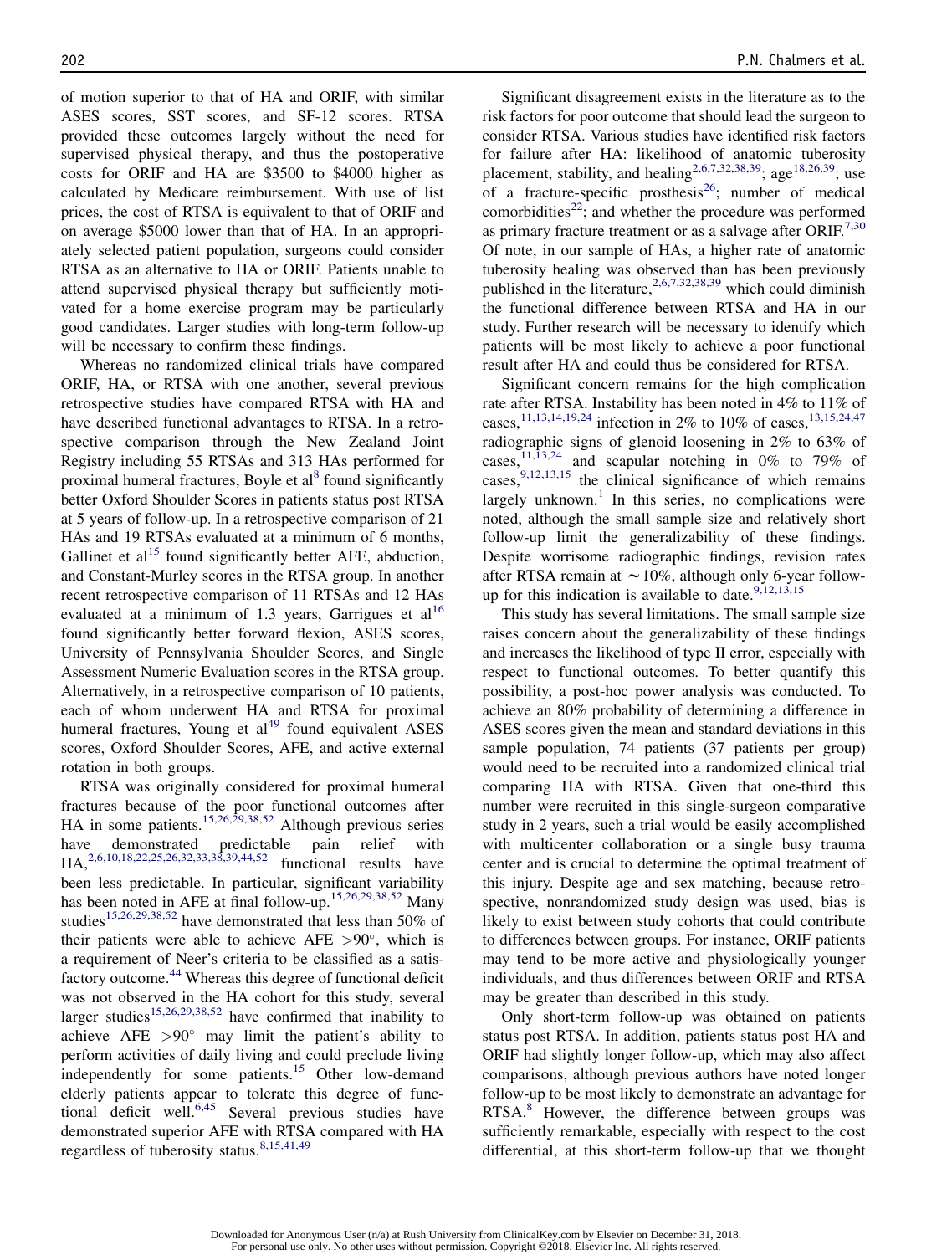these findings warranted publication. We intend to observe these cohorts to obtain medium- and long-term follow-up and to continue to prospectively enroll patients to undergo RTSA for proximal humeral fracture. We also do not have preinjury function and range of motion, which could improve cohort matching and could confound our results. Because these patients presented with acute fractures, obtaining a preinjury data point is not feasible. We also did not obtain electromyographic evaluation to confirm axillary nerve function, a potential cause of failure after RTSA and a common concomitant injury occurring in upward of 40% of cases.<sup>27</sup> Another significant limitation for this paper was the limited nature of the cost analysis. Numerous additional factors could be considered to gain a more complete understanding of the costs, such as additional hospital costs, readmission costs, surgeon fees, radiology fees, the need for home health aides, the need for transportation to and from physical therapy, costs due to late complications of RTSA such as glenoid loosening or infection requiring reoperation, and societal costs in terms of lost wages. Whereas these analyses should be performed, they will require larger series with long-term follow-up to create a meaningful picture. In addition, given the equivalent clinical outcomes, no current evidence exists to suggest that these costs would vary. Given the significant differences in cost with this pilot analysis, we thought these results warranted publication to spur further discussion of this issue.

Further research will be necessary to investigate which patients will be most likely to experience an optimal result after RTSA compared with HA and thus to clarify indications. Long-term studies will be necessary to investigate the significance of worrisome glenoid mid-term radiographic findings as well as to determine the longevity of the RTSA implanted for a proximal humeral fracture. Ideally, adequately powered randomized clinical trials with long-term follow-up will be performed to determine the role of RTSA in the treatment of proximal humeral fractures.

# Conclusion

In this small case-control study with short-term followup, RTSA appears to provide range of motion superior to that of HA and ORIF. RTSA predictably restored active elevation  $>90^\circ$  in all patients within 4 months, without the need of formal outpatient therapy. RTSA realized significant cost savings to Medicare compared with ORIF and HA.

## Disclaimer

Gregory Nicholson is a paid consultant for Tornier and receives research support from Tornier, Ossur, and Smith

& Nephew. Royalties are received from Innomed, Inc. All the other authors, their immediate families, and any research foundations with which they are affiliated have not received any financial payments or other benefits from any commercial entity related to the subject of this article.

## References

- 1. Affonso J, Nicholson GP, Frankle MA, Walch G, Gerber C, Garzon-Muvdi J, et al. Complications of the reverse prosthesis: prevention and treatment. Instr Course Lect 2012;61:157-68.
- 2. Antuna SA, Sperling JW, Cofield RH. Shoulder hemiarthroplasty for acute fractures of the proximal humerus: a minimum five-year followup. J Shoulder Elbow Surg 2008;17:202-9. http://dx.doi.org/10.1016/j. jse.2007.06.025
- 3. Bastian JD, Hertel R. Osteosynthesis and hemiarthroplasty of fractures of the proximal humerus: outcomes in a consecutive case series. J Shoulder Elbow Surg 2009;18:216-9. http://dx.doi.org/10.1016/j.jse. 2008.09.015
- 4. Beaton D, Richards RR. Assessing the reliability and responsiveness of 5 shoulder questionnaires. J Shoulder Elbow Surg 1998;7:565-72.
- 5. Bell J-E, Leung BC, Spratt KF, Koval KJ, Weinstein JD, Goodman DC, et al. Trends and variation in incidence, surgical treatment, and repeat surgery of proximal humeral fractures in the elderly. J Bone Joint Surg Am 2011;93:121-31. http://dx.doi.org/10.2106/JBJS.I.01505
- 6. Besch L, Daniels-Wredenhagen M, Mueller M, Varoga D, Hilgert R-E, Seekamp A. Hemiarthroplasty of the shoulder after four-part fracture of the humeral head: a long-term analysis of 34 cases. J Trauma 2009; 66:211-4. http://dx.doi.org/10.1097/TA.0b013e31815d9649
- 7. Boileau P, Trojani C, Walch G, Krishnan SG, Romeo A, Sinnerton R. Shoulder arthroplasty for the treatment of the sequelae of fractures of the proximal humerus. J Shoulder Elbow Surg 2001;10:299-308.
- 8. Boyle MJ, Youn S-M, Frampton CMA, Ball CM. Functional outcomes of reverse shoulder arthroplasty compared with hemiarthroplasty for acute proximal humeral fractures. J Shoulder Elbow Surg 2013;22:32- 7. http://dx.doi.org/10.1016/j.jse.2012.03.006
- 9. Bufquin T, Hersan A, Hubert L, Massin P. Reverse shoulder arthroplasty for the treatment of three- and four-part fractures of the proximal humerus in the elderly: a prospective review of 43 cases with a short-term follow-up. J Bone Joint Surg Br 2007;89:516-20. http:// dx.doi.org/10.1302/0301-620X.89B4.18435
- 10. Cadet ER, Ahmad CS. Hemiarthroplasty for three- and four-part proximal humerus fractures. J Am Acad Orthop Surg 2012;20:17-27. http://dx.doi.org/10.5435/JAAOS-20-01-017
- 11. Cazeneuve JF, Cristofari D-J. The reverse shoulder prosthesis in the treatment of fractures of the proximal humerus in the elderly. J Bone Joint Surg Br 2010;92:535-9. http://dx.doi.org/10.1302/0301-620X. 92B4.22450
- 12. Cazeneuve JF, Cristofari D-J. Delta III reverse shoulder arthroplasty: radiological outcome for acute complex fractures of the proximal humerus in elderly patients. Orthop Traumatol Surg Res 2009;95:325- 9. http://dx.doi.org/10.1016/j.otsr.2009.03.018
- 13. Cuff D, Pupello D, Virani N, Levy J, Frankle M. Reverse shoulder arthroplasty for the treatment of rotator cuff deficiency. J Bone Joint Surg Am 2008;90:1244-51. http://dx.doi.org/10.2106/JBJS.G.00775
- 14. Gallinet D, Adam A, Gasse N, Rochet S, Obert L. Improvement in shoulder rotation in complex shoulder fractures treated by reverse shoulder arthroplasty. J Shoulder Elbow Surg 2013;22:38-44. http://dx. doi.org/10.1016/j.jse.2012.03.011
- 15. Gallinet D, Clappaz P, Garbuio P, Tropet Y, Obert L. Three or four parts complex proximal humerus fractures: hemiarthroplasty versus